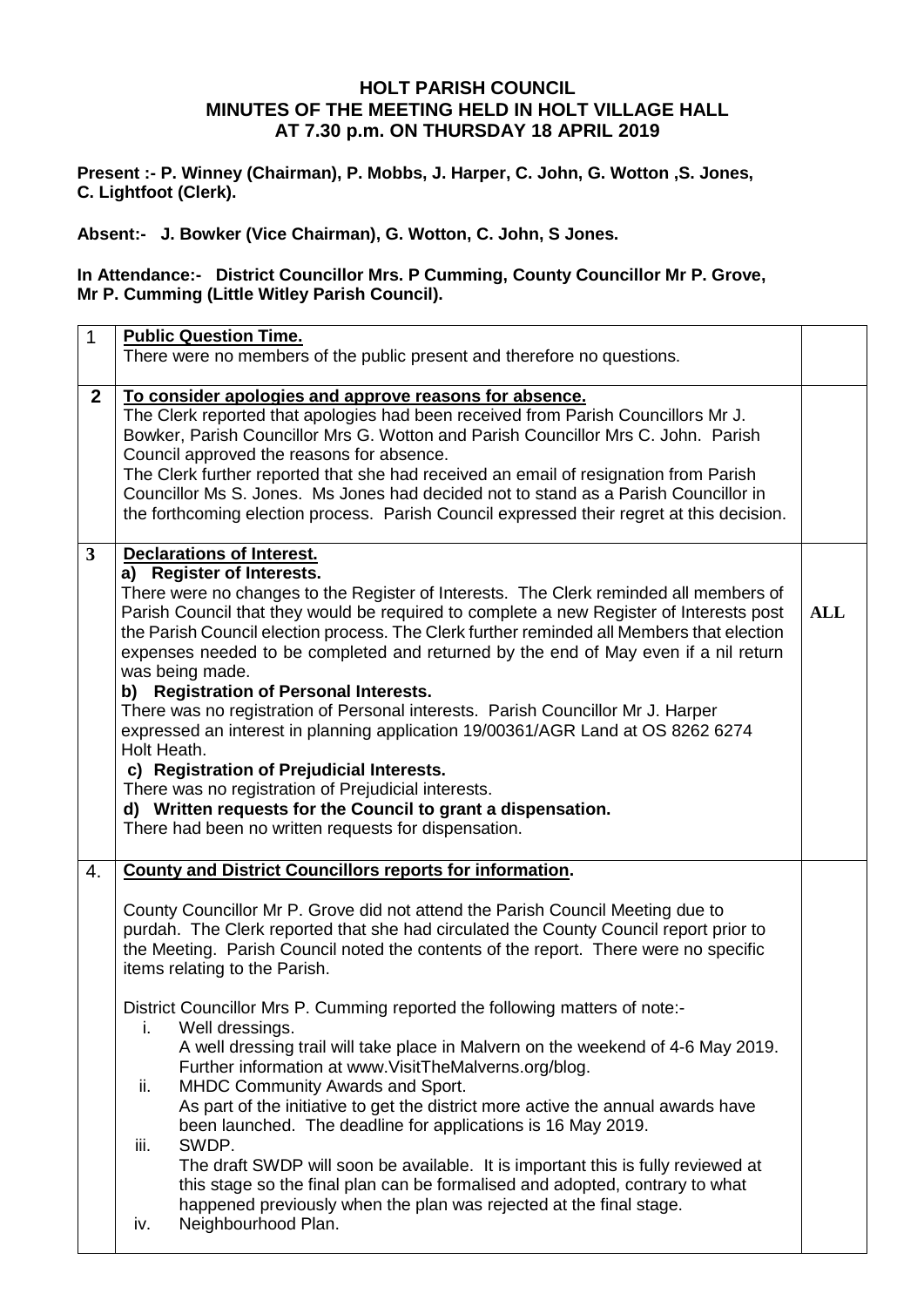|    | Parish Councillor Mr P. Mobbs raised the issue of Neighbourhood Plans and<br>reported on a meeting that he and The Chairman had held with Mr P. Cumming of<br>Little Witley Parish Council on the issue. Mr P. Cumming outlined the procedure<br>for writing a Neighbourhood Plan. This should be undertaken by a separate<br>committee although Parish Council should still be involved in the process. The<br>process should involve consultation with the Parish on key issues and an action<br>plan on how these may be addressed. Key to this process is the amount and<br>location of any new development in the village and the infrastructure to support<br>this. Grant funding would be available for the process. The previous<br>Neighbourhood Plan was written in 2005.<br>Parish Council agreed that this would be a good course of action for the Parish<br>and decided to revisit the subject after the new Parish Council is elected next<br>month. | <b>ALL</b> |
|----|---------------------------------------------------------------------------------------------------------------------------------------------------------------------------------------------------------------------------------------------------------------------------------------------------------------------------------------------------------------------------------------------------------------------------------------------------------------------------------------------------------------------------------------------------------------------------------------------------------------------------------------------------------------------------------------------------------------------------------------------------------------------------------------------------------------------------------------------------------------------------------------------------------------------------------------------------------------------|------------|
| 5. | TO APPROVE THE MINUTES OF THE MEETING OF HOLT PARISH COUNCIL HELD<br><b>ON 21 MARCH 2019.</b>                                                                                                                                                                                                                                                                                                                                                                                                                                                                                                                                                                                                                                                                                                                                                                                                                                                                       |            |
|    | The minutes of Meeting of Holt Parish Council held on Thursday 21 March 2019 were<br>approved by Parish Council and signed by the Chairman as a true record.                                                                                                                                                                                                                                                                                                                                                                                                                                                                                                                                                                                                                                                                                                                                                                                                        |            |
| 6. | <b>PROGRESS REPORTS</b>                                                                                                                                                                                                                                                                                                                                                                                                                                                                                                                                                                                                                                                                                                                                                                                                                                                                                                                                             |            |
|    | a) Parking on Cherry Orchard/Severn Heights - update.<br>The Chairman reported that this had been monitored over the last few weeks and did not<br>appear to be such an issue now the Millennium Green had moved to summer opening<br>hours. The Clerk was asked to draft a general notice for the Parish magazine reminding<br>people to park considerately.                                                                                                                                                                                                                                                                                                                                                                                                                                                                                                                                                                                                       | <b>CL</b>  |
|    | <b>b)</b> Superfast broadband Ockeridge Lane - update<br>In the absence of County Councillor Mr P. Grove and Parish Councillor Mrs C. John this<br>issue was carried forward to the next Meeting.                                                                                                                                                                                                                                                                                                                                                                                                                                                                                                                                                                                                                                                                                                                                                                   | PG         |
|    | c) Village Hall refurbishment - progress report.<br>The Chairman reported that the trust relating to the Village Hall are still being investigated.<br>In the meantime further research has been carried out in relation to grant funding available<br>for the refurbishment of the current village hall.                                                                                                                                                                                                                                                                                                                                                                                                                                                                                                                                                                                                                                                           | <b>PW</b>  |
|    | $d)$ VAS – progress report.<br>It was agreed that this would be carried forward to the next Meeting of Parish Council.                                                                                                                                                                                                                                                                                                                                                                                                                                                                                                                                                                                                                                                                                                                                                                                                                                              | <b>CL</b>  |
|    | e) Replacement litter bins in the Parish – progress report.<br>Parish Councillor Mr P. Mobbs reported on this project. The new litter bins have been<br>purchased. These are green and slightly larger than the current bins. Parish Councillor<br>Mr P. Mobbs is currently in the process of installing the bins. The bin adjacent to the bus<br>shelter has required digging into and reinforcing the bank with a small retaining wall.<br>Parish Councillor Mr P. Mobbs is also in the process of contacting MHDC streets and<br>amenities to ensure the bins are regularly emptied. The Chairman thanked Parish<br>Councillor Mr P. Mobbs for his work on this project.                                                                                                                                                                                                                                                                                         | <b>PM</b>  |
|    | f) Millennium Green - progress report.<br>The Chairman reported that the grant work had now been completed on the<br>Millennium Green and the monies allocated.                                                                                                                                                                                                                                                                                                                                                                                                                                                                                                                                                                                                                                                                                                                                                                                                     |            |
| 8  | <b>Planning</b><br>a) Applications Pending.<br>19/00492/FUL Ball Mill Bungalow, Main Road, Hallow, WR2 6LS. Construction of new<br>storage shed on existing brownfield land. (Recommend Approval)<br>b) Approvals/Refusals.                                                                                                                                                                                                                                                                                                                                                                                                                                                                                                                                                                                                                                                                                                                                         |            |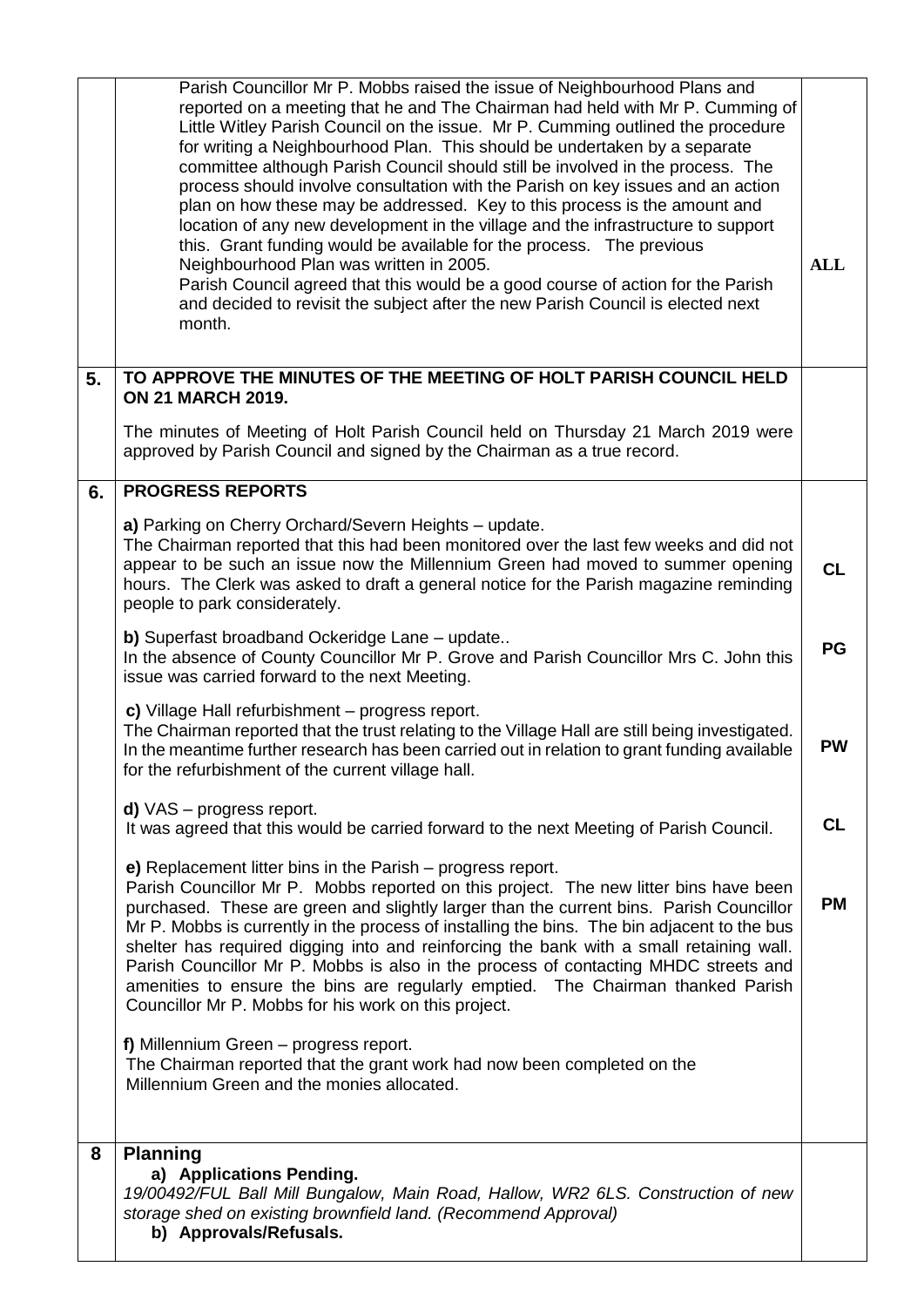19/00004/FUL Thatched Lodge, Holt Heath, WR6 6NL. Conversion of stable block into dwelling (*Refused).*

*19/00361/AGR Land at OS 8262 6274, Holt Heath. Prior notification of construction of an above ground reservoir for the purpose of crop irrigation (Approved).*

### **c) Other Planning issues.**

Parish Council noted that an appeal had been lodged on Planning Application 18/01565/FUL,

 Mr and Mrs H John, Rowley Farm, Ockeridge Lane, WR6 6LY. Change of use of land for siting of one holiday log cabin.

#### **9 Finance**

### **a. To note the current bank balances.**

The Clerk reported that the current account balance was £5,389.36 and the deposit account balance was £1,667.03.

#### **b. with the attached schedule.**

The following payments were approved by Parish Council.

| Date      | Payee         | Chq No. | Amount   | Details           |
|-----------|---------------|---------|----------|-------------------|
| 27/3/2019 | Mr R Harrison | 1232    | £120.00  | Lengthsman        |
|           |               |         |          | March 2019        |
|           |               |         |          | Retrospective     |
| 27/3/2019 | Mr WP         | 1233    | £3785.86 | Millennium        |
|           | Winney        |         |          | Green electricity |
|           |               |         |          | installation and  |
|           |               |         |          | landscaping       |
|           |               |         |          | Retrospective     |
| 28/3/2019 | Severn Home   | 1234    | £1508.69 | Millennium        |
|           | Improvements  |         |          | Green electricity |
|           |               |         |          | installation      |
|           |               |         |          | Retrospective     |
| 6/4/2019  | Mrs C         | 1235    | £327.50  | Clerk's salary    |
|           | Lightfoot     |         |          | April 2019        |
|           |               |         |          | Retrospective     |
| 8/4/2019  | Stonemasons   | 1236    | £372.00  | Memorial stone    |
|           | of Worcester  |         |          | for Millennium    |
|           |               |         |          | Green             |
|           |               |         |          | Retrospective     |
| 12/4/2019 | Mr P Mobbs    | 1237    | £753.99  | Replacement       |
|           |               |         |          | litter bins       |
|           |               |         |          | Retrospective     |
| 18/4/2019 | Mrs C         | 1238    | £33.14   | Clerk's           |
|           | Lightfoot     |         |          | expenses          |
|           |               |         |          | Printer           |
|           |               |         |          | cartridges        |
| 18/4/2019 | Mr P Mobbs    | 1239    | £94.36   | Litter bin        |
|           |               |         |          | installation      |

#### c. **To review the current spend against budget.**

- The Council noted the information.
	- d. **To review the Annual accounts and sign the Annual Return and Annual Governance statement.**

The Chairman read out the Annual Governance statement this was agreed by Parish Council and signed by The Chairman in the presence of the Clerk as RFO. The Clerk summarised the Annual accounts and Annual Return. This was approved by Parish Council and signed by The Chairman.

# **10 Correspondence for Information.**

All correspondence of note had been circulated prior to the Meeting.